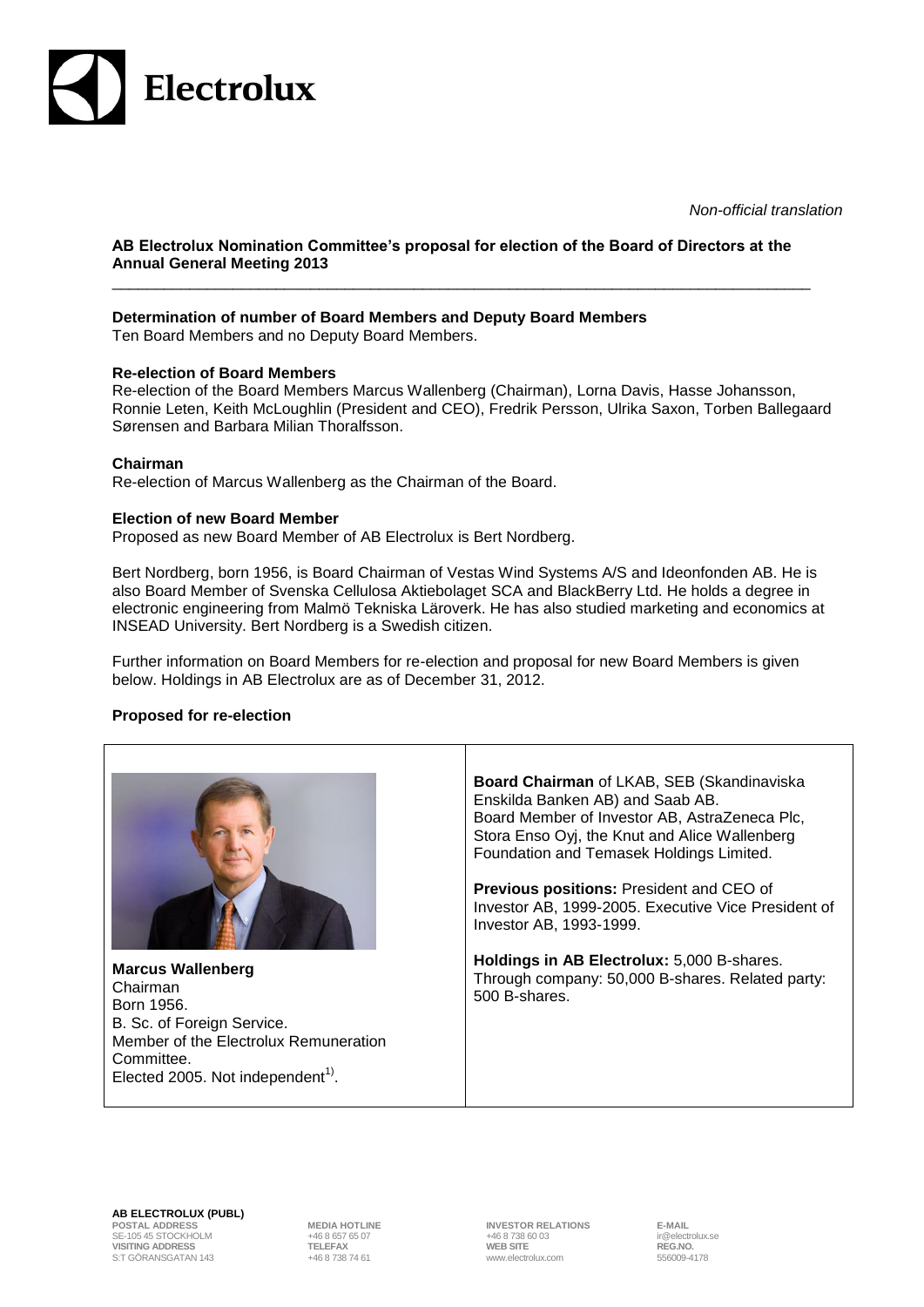

|                                                                                                                                                                                                                                                                                                                                | <b>Previous positions: President of Kraft Foods</b><br>China, 2007-2011. Senior positions within<br>Danone in China, the UK and New Zealand,<br>1997-2007. Various positions in consumer goods<br>in Australia and South Africa.<br>Holdings in AB Electrolux: 2,000 B-shares.                                                                                                                                                                                                                                                               |
|--------------------------------------------------------------------------------------------------------------------------------------------------------------------------------------------------------------------------------------------------------------------------------------------------------------------------------|----------------------------------------------------------------------------------------------------------------------------------------------------------------------------------------------------------------------------------------------------------------------------------------------------------------------------------------------------------------------------------------------------------------------------------------------------------------------------------------------------------------------------------------------|
| <b>Lorna Davis</b><br>Born 1959.<br>Bachelor of Social Science and Psychology.<br>Senior Vice President and Global Biscuits<br>Category Head within Mondelez International<br>(previously part of Kraft Foods) since 2011.<br>Member of the Electrolux Remuneration<br>Committee.<br>Elected 2010. Independent <sup>1)</sup> . |                                                                                                                                                                                                                                                                                                                                                                                                                                                                                                                                              |
| <b>Hasse Johansson</b><br>Born 1949.<br>M. Sc. in Electrical Engineering.                                                                                                                                                                                                                                                      | <b>Board Chairman</b> of Dynamate Industrial Services<br>AB, Lindholmen Science Park AB, Alelion<br>Batteries AB and VINNOVA (Swedish<br>Governmental Agency for Innovation Systems).<br>Board Member of Fouriertransform AB, Skyllbergs<br>Bruk AB, Calix Group AB, Klippan Group AB and<br>LeanNova AB.<br><b>Previous positions: Executive Vice President</b><br>and Head of R&D of Scania CV AB, 2001-2009.<br>Founder of Mecel AB (part of Delphi Corporation).<br>Senior management positions within Delphi<br>Corporation, 1990-2001. |
| Member of the Electrolux Audit Committee.<br>Elected 2008. Independent <sup>1)</sup> .                                                                                                                                                                                                                                         | Holdings in AB Electrolux: 4,000 B-shares.                                                                                                                                                                                                                                                                                                                                                                                                                                                                                                   |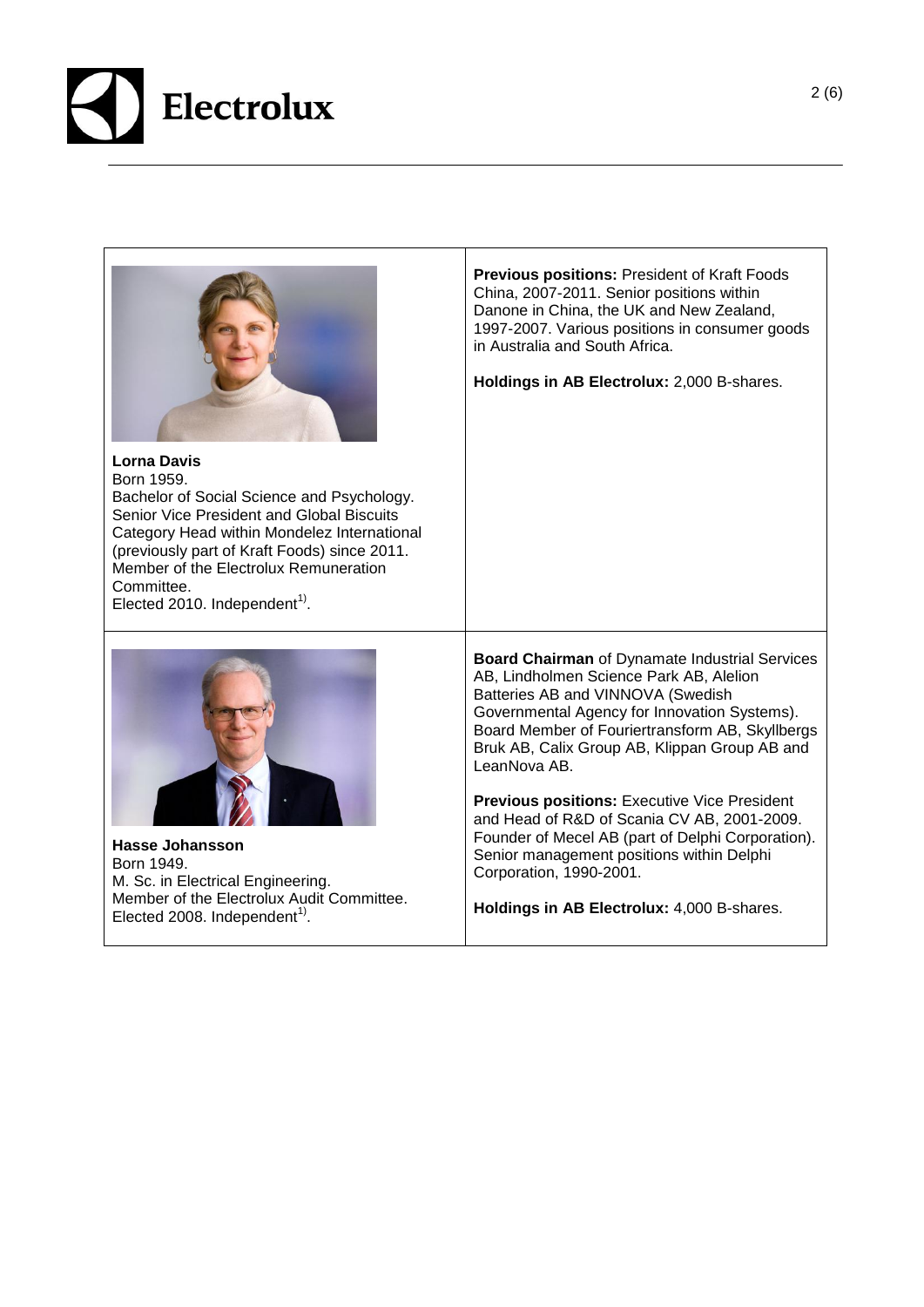



M.Sc. Applied Econ. President and CEO of Atlas Copco AB since 2009. Elected 2012. Not independent<sup>1)</sup>.

**Previous positions:** Various leading positions within the Atlas Copco Group, 1997-2009 and 1985-1995. Plant Manager of [Tenneco](http://sv.wikipedia.org/w/index.php?title=Tenneco_Automotive&action=edit&redlink=1)  [Automotive](http://sv.wikipedia.org/w/index.php?title=Tenneco_Automotive&action=edit&redlink=1) Inc, Belgium, 1995-1997. Various positions within General Biscuits, 1979-1985.

**Holdings in AB Electrolux:** 3,000 B-shares.



**Keith McLoughlin** Born 1956. B.S. Eng. President and CEO of AB Electrolux since 2011. Elected 2011. Not independent<sup>1)</sup>.

**Board Member** of Briggs & Stratton Corporation.

**Previous positions:** Senior positions within Electrolux: Head of Major Appliances North America and Executive Vice President of AB Electrolux, 2003; also Head of Major Appliances Latin America, 2004-2007; and Chief Operations Officer Major Appliances, 2009-2010. Senior management positions within DuPont, USA, 1981-2003.

**Holdings in AB Electrolux:** 90,958 B-shares.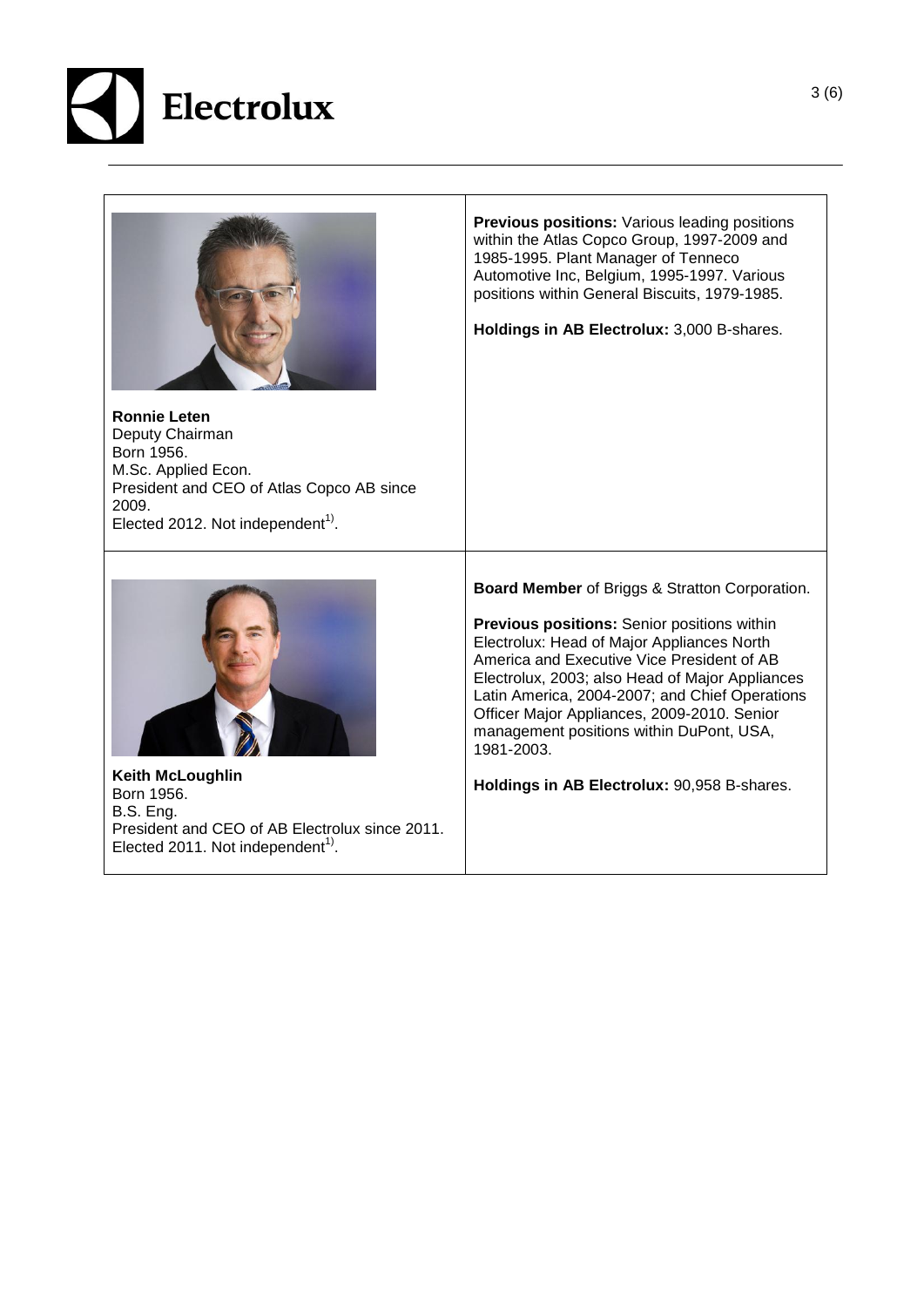

| <b>Fredrik Persson</b><br>Born 1968.<br>M.Sc. Econ.<br>President and CEO of Axel Johnson AB since<br>2007.<br>Member of the Electrolux Audit Committee.<br>Elected 2012. Independent <sup>1)</sup> .                                                 | Board Chairman of Axfood AB, Svensk<br>Bevakningstjänst AB, Axstores AB and<br>Mekonomen AB.<br>Deputy Chairman of Martin & Servera AB and<br>the Swedish Trade Federation (Svensk Handel).<br>Board Member of several other companies within<br>the Axel Johnson Group, the Confederation of<br>Swedish Enterprise (Svenskt Näringsliv) and<br>Lancelot Holding AB.<br><b>Previous positions:</b> Executive Vice President<br>and Chief Financial Officer of Axel Johnson AB,<br>2000-2007. Head of Research of Aros Securities<br>AB, 1998-2000. Various positions within ABB<br>Financial Services AB, 1992-1998.<br>Holdings in AB Electrolux: 2,000 B-shares. |
|------------------------------------------------------------------------------------------------------------------------------------------------------------------------------------------------------------------------------------------------------|--------------------------------------------------------------------------------------------------------------------------------------------------------------------------------------------------------------------------------------------------------------------------------------------------------------------------------------------------------------------------------------------------------------------------------------------------------------------------------------------------------------------------------------------------------------------------------------------------------------------------------------------------------------------|
| <b>Ulrika Saxon</b><br>Born 1966.<br>Studies in Economics at Stockholm School of<br>Economics.<br>President and CEO of Bonnier Growth Media<br>since 2012 and member of Bonnier AB group<br>management.<br>Elected 2011. Independent <sup>1)</sup> . | Board Chairman of Bonnier Tidskrifter, Svensk<br>Filmindustri, SF Bio, Bonnier Publications in<br>Denmark, Bonnier International Magazines and<br>Mag+.<br>Board Member of several companies within the<br>Bonnier Group, among others Dagens Nyheter,<br>TV4 and MTV Media in Finland.<br><b>Previous positions:</b> Senior positions in various<br>companies within the Bonnier Group since 1998,<br>President of Bonnier Tidskrifter AB, 2005-2012,<br>Executive Vice President in Matsgård Media,<br>1991-1998<br>Holdings in AB Electrolux: 1,000 shares.                                                                                                     |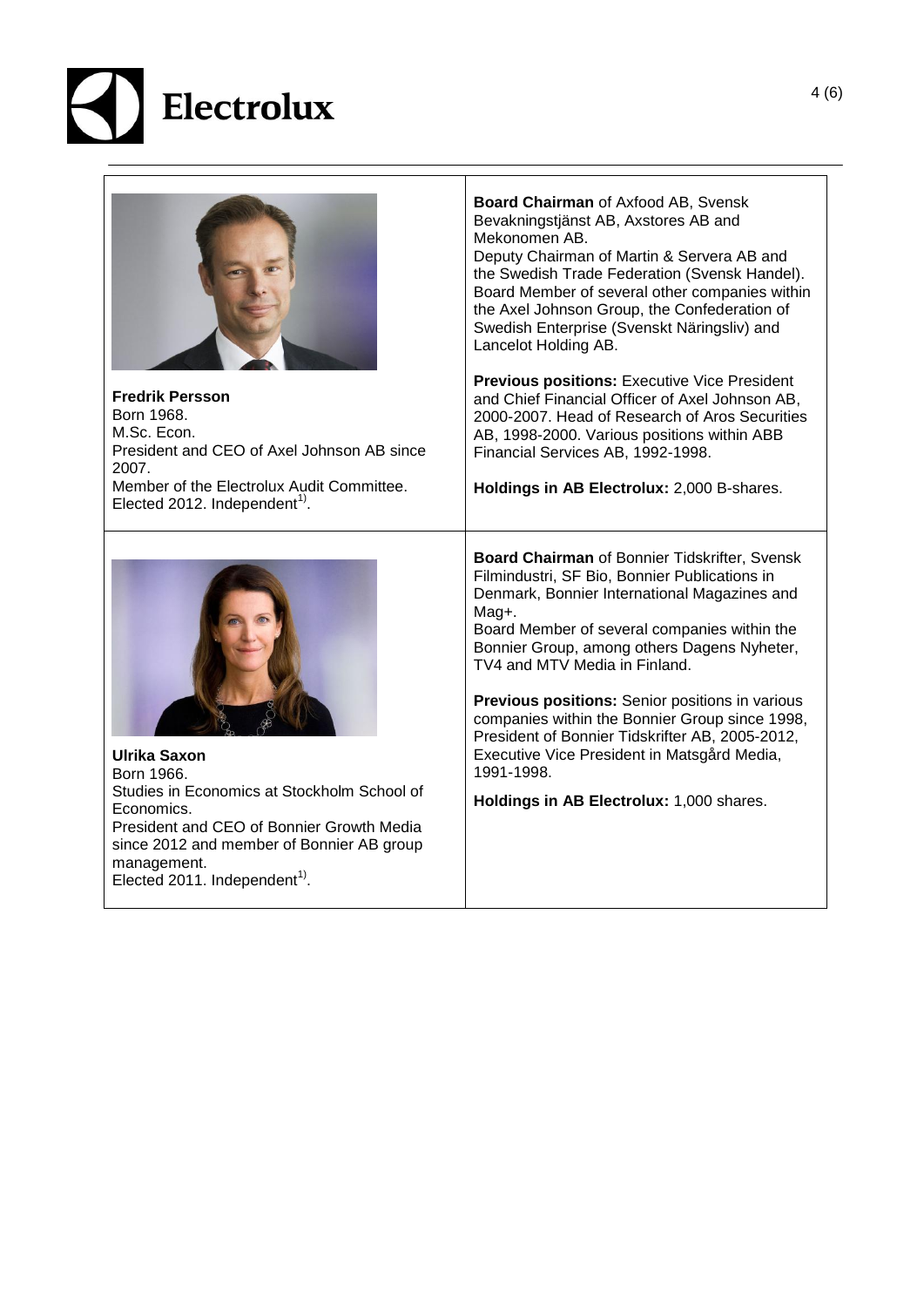

| <b>Torben Ballegaard Sørensen</b><br>Born 1951.<br>M.B.A.<br>Chairman of the Electrolux Audit Committee.<br>Elected 2007. Independent <sup>1)</sup> . | Board Member of Egmont Fonden, LEGO A/S,<br>Pandora Holding A/S, Systematic Software<br>Engineering A/S, Tajco A/S, AS3-Companies A/S,<br>CAT Science Park A/S and Liquid Vanity ApS.<br>Previous positions: President and CEO of Bang<br>& Olufsen a/s, 2001-2008. Executive Vice<br>President LEGO A/S, 1996-2001. Managing<br>Director of Computer Composition International,<br>CCI-Europe, 1988-1996. Chief Financial Officer of<br>Aarhuus Stiftsbogtrykkerie, 1981-1988.<br>Holdings in AB Electrolux: 5,000 B-shares. |
|-------------------------------------------------------------------------------------------------------------------------------------------------------|-------------------------------------------------------------------------------------------------------------------------------------------------------------------------------------------------------------------------------------------------------------------------------------------------------------------------------------------------------------------------------------------------------------------------------------------------------------------------------------------------------------------------------|
| <b>Barbara Milian Thoralfsson</b>                                                                                                                     | <b>Board Member of Svenska Cellulosa</b>                                                                                                                                                                                                                                                                                                                                                                                                                                                                                      |
| Born 1959.                                                                                                                                            | Aktiebolaget SCA, Telenor ASA, Orkla ASA,                                                                                                                                                                                                                                                                                                                                                                                                                                                                                     |
| M.B.A., B.A.                                                                                                                                          | Fleming Invest AS and related companies.                                                                                                                                                                                                                                                                                                                                                                                                                                                                                      |
| Chairman of the Electrolux Remuneration                                                                                                               | Previous positions: President and CEO of                                                                                                                                                                                                                                                                                                                                                                                                                                                                                      |
| Committee.                                                                                                                                            | TeliaSonera Norway, 2001-2005. President and                                                                                                                                                                                                                                                                                                                                                                                                                                                                                  |
| Director of Fleming Invest AS, Norway, since                                                                                                          | CEO of Midelfart & Co, 1995-2001. Senior                                                                                                                                                                                                                                                                                                                                                                                                                                                                                      |
| 2005.                                                                                                                                                 | positions within marketing and sales, 1988-1995.                                                                                                                                                                                                                                                                                                                                                                                                                                                                              |
| Elected 2003. Independent <sup>1)</sup> .                                                                                                             | Holdings in AB Electrolux: 0 shares.                                                                                                                                                                                                                                                                                                                                                                                                                                                                                          |